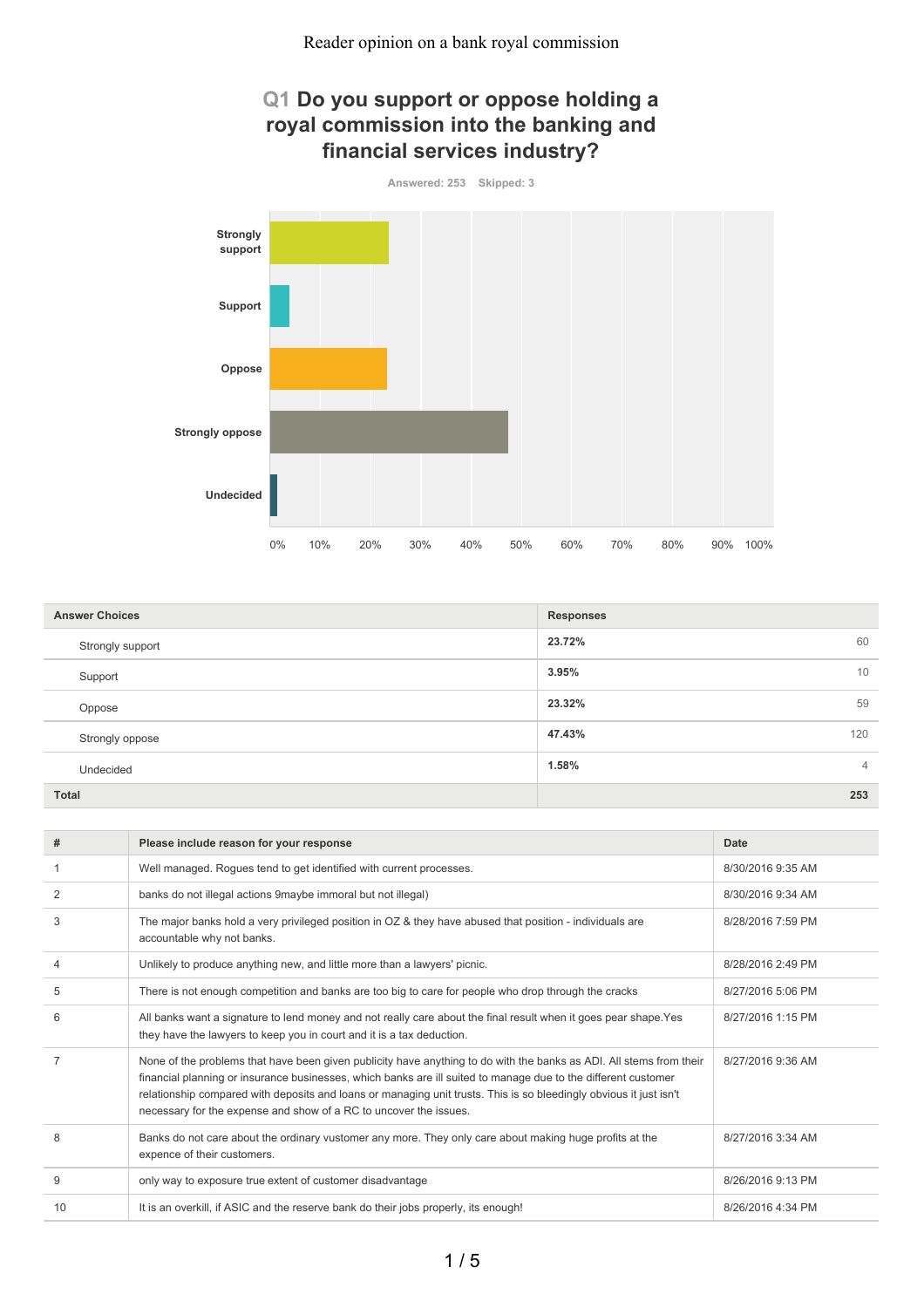| 11 | Banks aren't a social service. They are competitive commercial operations which, in Austalias case have proven<br>resilient, well managed and reliable during tough economic times.                                                                                                                       | 8/26/2016 11:58 AM |
|----|-----------------------------------------------------------------------------------------------------------------------------------------------------------------------------------------------------------------------------------------------------------------------------------------------------------|--------------------|
| 12 | They play by their own rules with massive salaries; they refuse to cooperate with the Reserve Bank rates, except if<br>they go up.                                                                                                                                                                        | 8/26/2016 11:23 AM |
| 13 | I do not think it is necessary, banks are large companies and the profits generated reflect the size of the<br>organisation,. In regard to financial planning and insurance scandels, all industries would have these and they are<br>currentyl coming our. Consumer knowlegde is much greater these days | 8/26/2016 10:00 AM |
| 14 | This might be the only way to achieve some accountability for the banks as they have become too powerful.                                                                                                                                                                                                 | 8/26/2016 9:07 AM  |
| 15 | Political witch hunt; will cost a fortune & do nothing to help make our financial system safer.                                                                                                                                                                                                           | 8/26/2016 7:07 AM  |
| 16 | culture of banks as sales reps not financial advisors. When they move people out of generous indexed defined<br>benefits scheme to their own high fee low return products then banks need to pay the price of their own greed                                                                             | 8/26/2016 6:38 AM  |
| 17 | It will not produce the outcome the public expect. It may also undermine our banks global reputation at a uncertain<br>time in world economic affairs.                                                                                                                                                    | 8/25/2016 11:32 PM |
| 18 | The decison to set-up the Commission very likele will affect banking prices partiularly during the hearings.                                                                                                                                                                                              | 8/25/2016 11:31 PM |
| 19 | Unnecessary waste of money. The banks are already adequately supervised.                                                                                                                                                                                                                                  | 8/25/2016 11:29 PM |
| 20 | Waste of money                                                                                                                                                                                                                                                                                            | 8/25/2016 10:13 PM |
| 21 | It will not achieve anything and cost a fortune                                                                                                                                                                                                                                                           | 8/25/2016 9:42 PM  |
| 22 | serves no constructive purpose                                                                                                                                                                                                                                                                            | 8/25/2016 9:15 PM  |
| 23 | banking system heavily regulated already                                                                                                                                                                                                                                                                  | 8/25/2016 9:02 PM  |
| 24 | Because they don't answer to anyone and too many people are losing their life savings through dodgy advice and<br>they think its just normal business.                                                                                                                                                    | 8/25/2016 8:09 PM  |
| 25 | The government and ASIC have many more far less expensive tools at their disposal if there is a problem.                                                                                                                                                                                                  | 8/25/2016 7:34 PM  |
| 26 | Clean up the financial advice sector and misdirected incentives                                                                                                                                                                                                                                           | 8/25/2016 7:29 PM  |
| 27 | 5 depositors for every 1 borrower. Why cater for only 16% of the customer base ???                                                                                                                                                                                                                        | 8/25/2016 7:26 PM  |
| 28 | Malpractice by banks needs exposure                                                                                                                                                                                                                                                                       | 8/25/2016 6:55 PM  |
| 29 | I don't trust the banks to police themselves                                                                                                                                                                                                                                                              | 8/25/2016 6:50 PM  |
| 30 | There is adequate supervision of banks. We need a Royal commission into Treasury and its conduct.                                                                                                                                                                                                         | 8/25/2016 6:46 PM  |
| 31 | Enough bank bashing! Banks are for-profit businesses. People should be more engaged with- and more interested<br>in their finances and take more responsibility for their own actions or decisions.                                                                                                       | 8/25/2016 6:10 PM  |
| 32 | Political nonsense                                                                                                                                                                                                                                                                                        | 8/25/2016 6:04 PM  |
| 33 | Expensive                                                                                                                                                                                                                                                                                                 | 8/25/2016 5:43 PM  |
| 34 | Without terms of reference there is no basis for support or opposition, that said it may be a better use of the<br>potential funds that would be used on a RC to add resources to the regulators so they can do a better job                                                                              | 8/25/2016 5:37 PM  |
| 35 | The systemic cultural issues that plague the Indsutry need legislative change to fix on an Indsutry wide level.<br>Political courage in Canberra will only come from the findings and recommendations a judicial inquiry.                                                                                 | 8/25/2016 5:26 PM  |
| 36 | costly waste of taxpayers money                                                                                                                                                                                                                                                                           | 8/25/2016 5:22 PM  |
| 37 | Decrepit vulnerable industry. Cannot trust boards.                                                                                                                                                                                                                                                        | 8/25/2016 5:18 PM  |
| 38 | Waste of time and resources. The banks are heavily scrutinised already, and any corporate malfeasance is jumped<br>upon by all and sundry. The only winners from a Royal Commission will be the legal fraternity.                                                                                         | 8/25/2016 5:16 PM  |
| 39 | To establish a new platform for business practice going forward much more suited to consumer needs                                                                                                                                                                                                        | 8/25/2016 5:15 PM  |
| 40 | A RC could undermine confidence in & strenght of our banking system                                                                                                                                                                                                                                       | 8/25/2016 5:06 PM  |
| 41 | Waste of public money                                                                                                                                                                                                                                                                                     | 8/25/2016 5:03 PM  |
| 42 | An RC is entirely unncessary and a political gimmick.                                                                                                                                                                                                                                                     | 8/25/2016 5:01 PM  |
| 43 | Wealth management scams                                                                                                                                                                                                                                                                                   | 8/25/2016 4:56 PM  |
| 44 | Do not believe it will achieve anything of substance and am sceptical of the motivations                                                                                                                                                                                                                  | 8/25/2016 4:48 PM  |
| 45 | its political point scoring from left side of spectrum who don't understand the challengers facing banks.                                                                                                                                                                                                 | 8/25/2016 4:40 PM  |
| 46 | recent rules and regulations needs time to take effect. Many of the issues taking centre stage in the media are from<br>time periods prior to current standards.                                                                                                                                          | 8/24/2016 11:56 PM |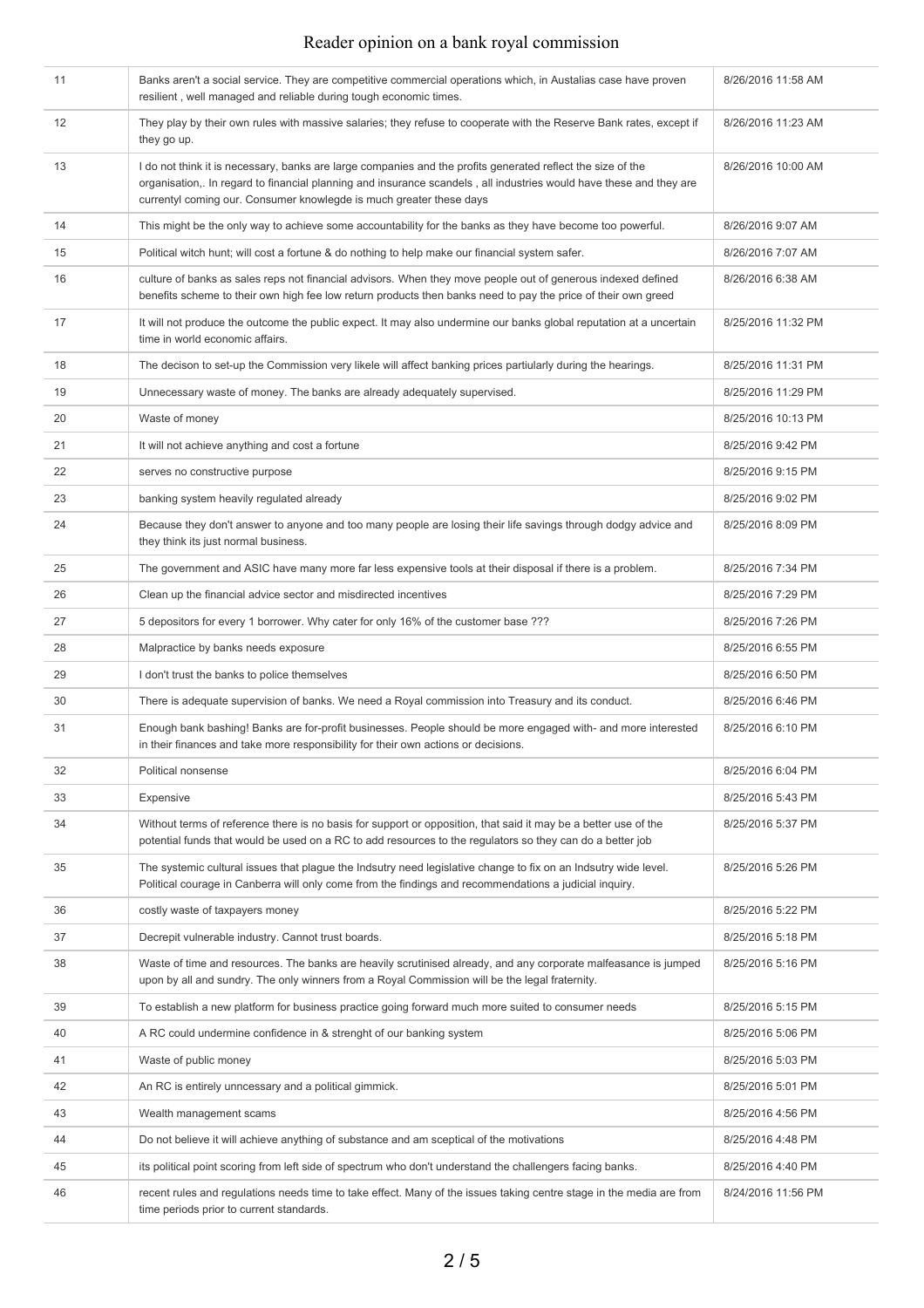| 47 | Too costly                                                                                                                                                                                                                                                                                                                           | 8/24/2016 10:08 PM |
|----|--------------------------------------------------------------------------------------------------------------------------------------------------------------------------------------------------------------------------------------------------------------------------------------------------------------------------------------|--------------------|
| 48 | Not necessary. Sufficient regulation exists. Too costly for little, or no positive result. Political football.                                                                                                                                                                                                                       | 8/24/2016 4:28 PM  |
| 49 | A strong economy certasinly needs strong banks but not by customers being continually ripped off. Customers no<br>longer have any trust in banks and banks need more than a slap on the wrist with a limp lettuce leaf to have that<br>reinforced.                                                                                   | 8/24/2016 1:28 PM  |
| 50 | what would it actually acheive apart from a lawyers windfall?                                                                                                                                                                                                                                                                        | 8/24/2016 3:41 AM  |
| 51 | Fear is based on ignorance. Grahams comments about the publics understanding of how banks work is telling.                                                                                                                                                                                                                           | 8/23/2016 6:17 PM  |
| 52 | I agree with the 10 reaons you have given for not having a royal commission into banks                                                                                                                                                                                                                                               | 8/23/2016 5:44 PM  |
| 53 | The amount of legislation and regulation in Australia continues to grow. What can a royal commission hope to<br>achieve as an outcome except more regulation of some sort. How about a royal commission into the oversight<br>agencies to see why oversight is not achieving whatever the goals are that we think are not being met. | 8/23/2016 9:32 AM  |
| 54 | The financial planning debacle and insurance t's and c's are widespread and it needs to stop. A royal commission<br>will expose how deep it goes and heads will roll because of it. Heads aren't rolling now.                                                                                                                        | 8/22/2016 12:43 PM |
| 55 | Enough enquiries already                                                                                                                                                                                                                                                                                                             | 8/22/2016 12:27 PM |
| 56 | Will not provide one tangible outcome given the current level of control over the banks.                                                                                                                                                                                                                                             | 8/21/2016 3:47 PM  |
| 57 | Long and costly and not sure that there will be any positive outcome.                                                                                                                                                                                                                                                                | 8/21/2016 3:24 PM  |
| 58 | As a nation we need srtong banks. Banks are not perfect, but there are better ways to address the problems                                                                                                                                                                                                                           | 8/21/2016 1:14 PM  |
| 59 | Banks have many stakeholders including self funded pensioners & depositors. Banks already play a delicate<br>balancing act.                                                                                                                                                                                                          | 8/20/2016 4:57 PM  |
| 60 | Bad behaviour must be punished. Banks will be stronger if ethical.                                                                                                                                                                                                                                                                   | 8/20/2016 3:08 PM  |
| 61 | Corporate culture is terrible and needs light shone on it                                                                                                                                                                                                                                                                            | 8/20/2016 1:07 PM  |
| 62 | Will take too long and direct bank resources away from everyday activities                                                                                                                                                                                                                                                           | 8/20/2016 11:56 AM |
| 63 | Politics as usual                                                                                                                                                                                                                                                                                                                    | 8/20/2016 2:33 AM  |
| 64 | See 2 below                                                                                                                                                                                                                                                                                                                          | 8/20/2016 12:56 AM |
| 65 | Any one with a super fund is a shareholder of the big 4 Banks. You do not have to be in debt with a credit card and<br>pay 20%. People must take responsibility for their actions.                                                                                                                                                   | 8/19/2016 6:48 PM  |
| 66 | Financial services executives have consistently proven to be only motivated to maximise their own interests above<br>all other stakeholders.                                                                                                                                                                                         | 8/19/2016 6:37 PM  |
| 67 | I am basically happy with my banks. The regulators need to be as diligent as 4 Corners. The planned Senate<br>Inquisition should be enough. It is far from clear what a Royal Commission would achieve that all the previous bank<br>enquiries have apparently not achieved.                                                         | 8/19/2016 6:31 PM  |
| 68 | existing regulators are incompetent, underfunded and ineffective.                                                                                                                                                                                                                                                                    | 8/19/2016 4:28 PM  |
| 69 | The banking system is already sufficiently regulated.                                                                                                                                                                                                                                                                                | 8/19/2016 4:18 PM  |
| 70 | Enough power is given to ASIC. Royal Commission suggestions may be implemented.                                                                                                                                                                                                                                                      | 8/19/2016 1:48 PM  |
| 71 | Agree with all Graham Hand's points.                                                                                                                                                                                                                                                                                                 | 8/19/2016 12:50 PM |
| 72 | be an expensive exercise in futility                                                                                                                                                                                                                                                                                                 | 8/19/2016 12:27 PM |
| 73 | remuneration policies strongly encourage unethical behaviour, and real changes have not been made                                                                                                                                                                                                                                    | 8/19/2016 11:58 AM |
| 74 | Too costly and wouldnt uncover anything that ASIC and other regulators don't already know.                                                                                                                                                                                                                                           | 8/19/2016 11:53 AM |
| 75 | all based on political grandstanding                                                                                                                                                                                                                                                                                                 | 8/19/2016 11:34 AM |
| 76 | The banks have gone too far and need to be held to account.                                                                                                                                                                                                                                                                          | 8/19/2016 10:51 AM |
| 77 | Banks and business leaders in general need to face greater consequences than are currently in place when fraud<br>and taking others for a ride are encountered but I am not convinced a royal commission is the way to do it                                                                                                         | 8/19/2016 10:38 AM |
| 78 | Prefer stable support for existing regulators                                                                                                                                                                                                                                                                                        | 8/19/2016 8:56 AM  |
| 79 | waste of time & money - outcome would be more regulation which makes things worse                                                                                                                                                                                                                                                    | 8/19/2016 6:46 AM  |
| 80 | Prohibitive cost for questionable result.                                                                                                                                                                                                                                                                                            | 8/19/2016 6:36 AM  |
| 81 | Conflicts of interest between banks being the dominent providers of financial advice aswell as the funds<br>managements interest                                                                                                                                                                                                     | 8/19/2016 6:28 AM  |
| 82 | I think we should let the multiple existing regulators do their job, rather than waste more tax payer dollars to<br>duplicate that work.                                                                                                                                                                                             | 8/19/2016 2:33 AM  |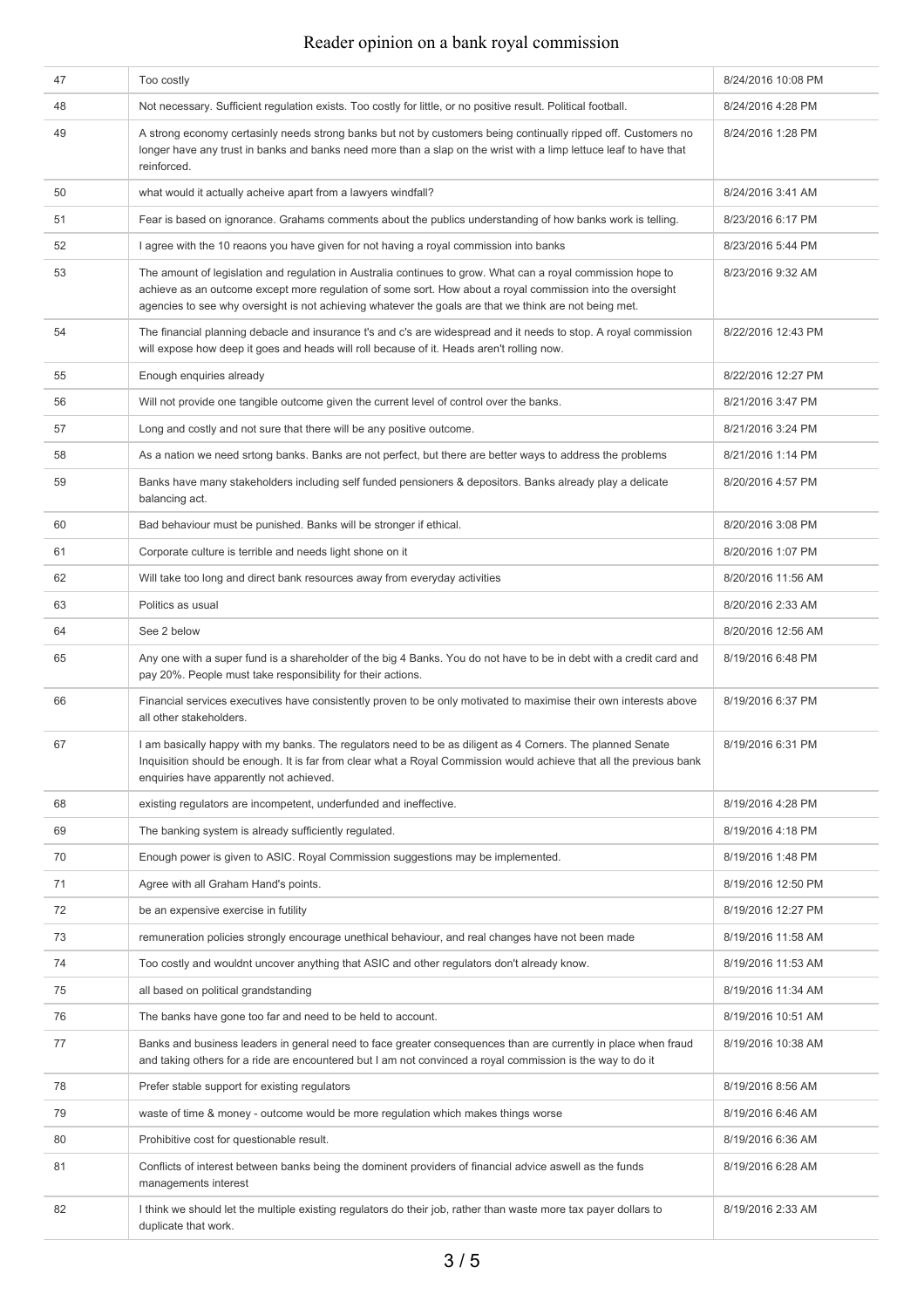| 83  | Banks are a complicated business and rely on trust                                                                                                                                                                                                                                                                                                                                                                                                                                                                                | 8/19/2016 12:26 AM |
|-----|-----------------------------------------------------------------------------------------------------------------------------------------------------------------------------------------------------------------------------------------------------------------------------------------------------------------------------------------------------------------------------------------------------------------------------------------------------------------------------------------------------------------------------------|--------------------|
| 84  | Just an exercise in populist bank bashing. Expensive and would achieve little. Gives certain politicians fuel to keep<br>their names in lights.                                                                                                                                                                                                                                                                                                                                                                                   | 8/19/2016 12:21 AM |
| 85  | It will cost plenty, take a long time and by then many things may have hanged.                                                                                                                                                                                                                                                                                                                                                                                                                                                    | 8/18/2016 10:58 PM |
| 86  | Graham's arguments are reasonable, but basically, calls for a Royal Commission are simply a tactic to place Bill<br>Shorten in power.                                                                                                                                                                                                                                                                                                                                                                                             | 8/18/2016 9:49 PM  |
| 87  | Personal experience of corrupt banking practice without recourse for the banks                                                                                                                                                                                                                                                                                                                                                                                                                                                    | 8/18/2016 9:36 PM  |
| 88  | political populist andmore harm than good                                                                                                                                                                                                                                                                                                                                                                                                                                                                                         | 8/18/2016 9:32 PM  |
| 89  | Financial advice conflicts and insurance mainly                                                                                                                                                                                                                                                                                                                                                                                                                                                                                   | 8/18/2016 9:23 PM  |
| 90  | Not another populist politically motivated royal commission with no clear suspicions of corruption of a wholesale<br>nature.                                                                                                                                                                                                                                                                                                                                                                                                      | 8/18/2016 9:21 PM  |
| 91  | We personally lost our home, super and savings due to seriously wrong behaviour from our financial planner, along<br>with hundreds of others of us. So far it has been impossible to get our story heard and changes made to a seriously<br>flawed system. Time for it all to come out into the light, in order for this not to happen to other hard working<br>Australians in the future. We become a drain on the system when everything taken from us and have to live in a<br>caravan, like many others of us have had to do. | 8/18/2016 9:15 PM  |
| 92  | Not sufficient problems to warrant a RC.                                                                                                                                                                                                                                                                                                                                                                                                                                                                                          | 8/18/2016 8:49 PM  |
| 93  | there is already strong regulatiion                                                                                                                                                                                                                                                                                                                                                                                                                                                                                               | 8/18/2016 8:04 PM  |
| 94  | Waste of money, industry already subject to massive regulation                                                                                                                                                                                                                                                                                                                                                                                                                                                                    | 8/18/2016 7:20 PM  |
| 95  | Time for a non-politically motivated investigation into what banks & integrated superannuation funds are really<br>getting up to.                                                                                                                                                                                                                                                                                                                                                                                                 | 8/18/2016 7:17 PM  |
| 96  | There is already a great deal of supervision and the outcome of sucha Royal Commission is unknown and possible<br>dangerous for the economic well being of the country.                                                                                                                                                                                                                                                                                                                                                           | 8/18/2016 7:17 PM  |
| 97  | I believe this is all about political grandstanding. At best money will be spent with nothing of importance to show for<br>it and at worst, the banking system will be undermined. The general public want incompatible objectives of low<br>borrowing rates and high deposit rates. Get the Government involved and the public my find their access to finance<br>curtailed. Don't wish for what you want as you may get it!                                                                                                     | 8/18/2016 6:56 PM  |
| 98  | I've read the points you've made, and they just read like banking propaganda. We still need to bring the bastards to<br>heal                                                                                                                                                                                                                                                                                                                                                                                                      | 8/18/2016 6:31 PM  |
| 99  | It would be a gross waste of taxpayers money - purely a political stunt. There are more than enough existing<br>authorities for regulating Australian banks.                                                                                                                                                                                                                                                                                                                                                                      | 8/18/2016 6:29 PM  |
| 100 | Too many examples of fee gouging, poor and fraudulent customer service, excessive profits                                                                                                                                                                                                                                                                                                                                                                                                                                         | 8/18/2016 6:25 PM  |
| 101 | systemic inbuilt conflict eg advice & vertical product selling                                                                                                                                                                                                                                                                                                                                                                                                                                                                    | 8/18/2016 6:03 PM  |
| 102 | the banks need to make profits for the good of all Australians not just home owner borrowers                                                                                                                                                                                                                                                                                                                                                                                                                                      | 8/18/2016 5:34 PM  |
| 103 | Already enough regulation                                                                                                                                                                                                                                                                                                                                                                                                                                                                                                         | 8/18/2016 5:33 PM  |
| 104 | enough evidence of abuse of financial power by those's in the system and therefore lack of trust in statements                                                                                                                                                                                                                                                                                                                                                                                                                    | 8/18/2016 5:18 PM  |
| 105 | Banks are not just another corporate as they do receive the benefit of taxpayers support via the government in<br>times of extreme stress on the system e.g. GFC                                                                                                                                                                                                                                                                                                                                                                  | 8/18/2016 5:06 PM  |
| 106 | Most of the problems are already well known.                                                                                                                                                                                                                                                                                                                                                                                                                                                                                      | 8/18/2016 5:04 PM  |
| 107 | It would undermine confidence especially in wholesale lending markets the banks need to tap                                                                                                                                                                                                                                                                                                                                                                                                                                       | 8/18/2016 5:01 PM  |
| 108 | Lack of reform in Banks since FP and Insurance scandals exposed.                                                                                                                                                                                                                                                                                                                                                                                                                                                                  | 8/18/2016 4:59 PM  |
| 109 | Royal Commissions rarely achieve worthwhile outcomes                                                                                                                                                                                                                                                                                                                                                                                                                                                                              | 8/18/2016 4:55 PM  |
| 110 | Already enough regulation and oversight                                                                                                                                                                                                                                                                                                                                                                                                                                                                                           | 8/18/2016 4:51 PM  |
| 111 | It would achieve nothing of any consequence, just like the push in the seventies for prices justification by the oil<br>industry.                                                                                                                                                                                                                                                                                                                                                                                                 | 8/18/2016 4:40 PM  |
| 112 | we have had recent FI inquires and have solid regulators, implement recommendations and get on with it                                                                                                                                                                                                                                                                                                                                                                                                                            | 8/18/2016 4:35 PM  |
| 113 | Take too long, bad media not helping, be too costly and achieve little for the good of the Economy. Most of us have<br>our Super in the banks.                                                                                                                                                                                                                                                                                                                                                                                    | 8/18/2016 4:29 PM  |
| 114 | Enough regulation already and RC would waste time and money with littke or no outcome. Time to move on                                                                                                                                                                                                                                                                                                                                                                                                                            | 8/18/2016 4:27 PM  |
| 115 | There are better ways to deal with this issue.                                                                                                                                                                                                                                                                                                                                                                                                                                                                                    | 8/18/2016 4:25 PM  |